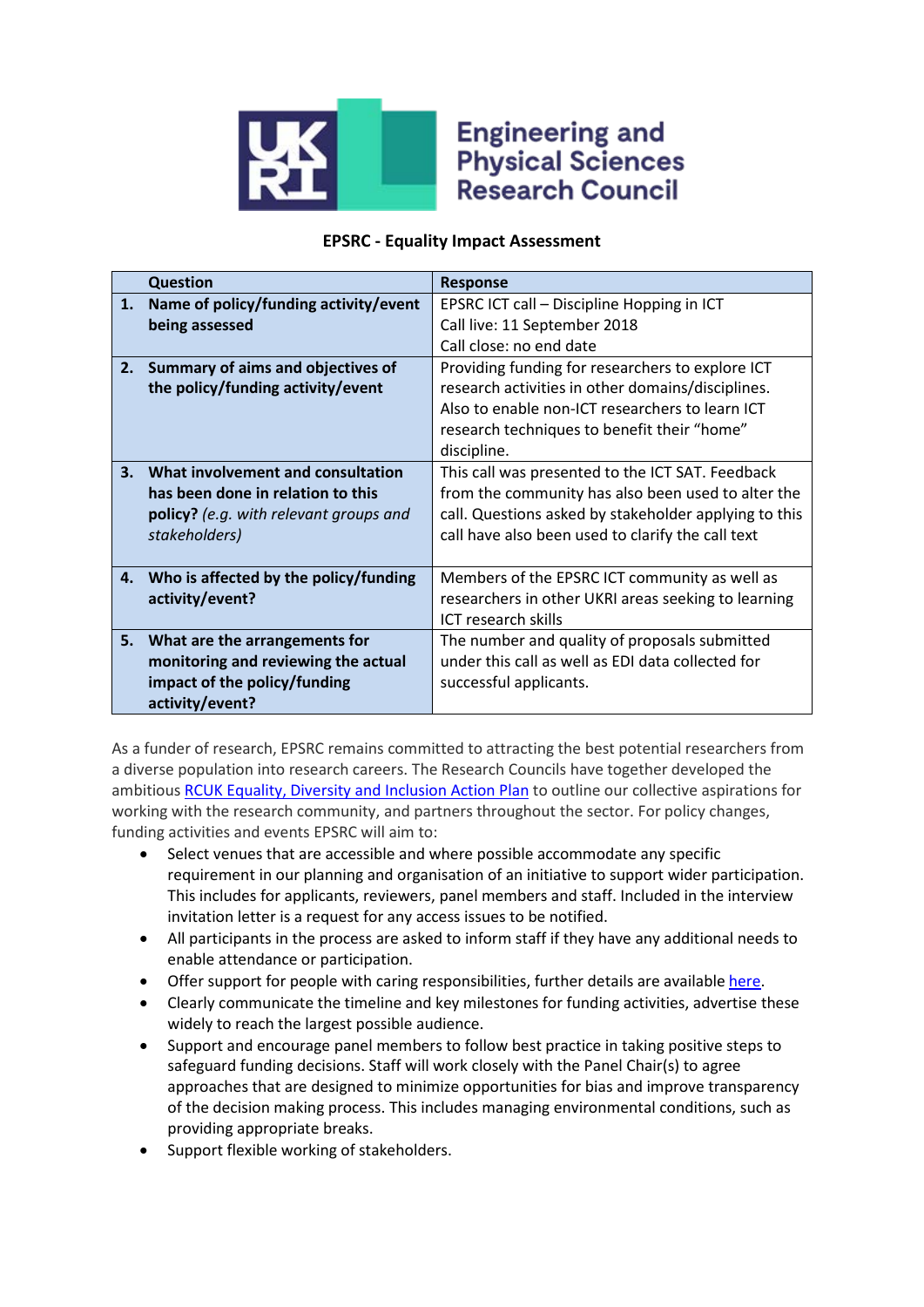- Ensure diversity of peer review assessment and interview panels. Staff will adhere to a mixed panel policy and endeavor to achieve the minimum 30% for the underrepresented gender on the panel.
- Abide by the principles of peer review
- Provide EPSRC staff with tailored unconscious bias training for Peer Review processes and clear guidance for assessors.
- Handle personal sensitive information in compliance with General Data Protection Regulation 2018.

| <b>Protected</b><br><b>Characteristic Group</b> | Is there a potential<br>for positive or<br>negative impact? | Please explain and<br>give examples of any<br>evidence/data used                                                                                                                 | <b>Action to address</b><br>negative impact (e.g.<br>adjustment to the                                                                                                                                                                                                                                                                                                           |
|-------------------------------------------------|-------------------------------------------------------------|----------------------------------------------------------------------------------------------------------------------------------------------------------------------------------|----------------------------------------------------------------------------------------------------------------------------------------------------------------------------------------------------------------------------------------------------------------------------------------------------------------------------------------------------------------------------------|
|                                                 |                                                             |                                                                                                                                                                                  | policy)                                                                                                                                                                                                                                                                                                                                                                          |
| <b>Disability</b>                               | Negative                                                    | All application<br>information is<br>provided in a written<br>format.<br>For panel members -<br>potential travel<br>restrictions, access<br>requirements for<br>panel<br>meeting | Documents provided<br>(call document)<br>produced in black and<br>white and in line with<br><b>EPSRC</b> formatting<br>guidelines<br>Potential panel<br>members will be<br>contacted well in<br>advance of the panel<br>allowing time<br>to identify additional<br>requirements (travel,<br>access or other) for<br>panel members.<br>Panel members can<br>also attend the panel |
| <b>Gender reassignment</b>                      | Negative                                                    | Gender specific<br>language<br>within<br>communications                                                                                                                          | virtually.<br>Gender neutral<br>language will be used<br>throughout and will<br>be encouraged at<br>panel meetings and<br>within reviewer<br>comments.                                                                                                                                                                                                                           |
| <b>Marriage or civil</b><br>partnership         | None                                                        |                                                                                                                                                                                  | No disclosure of<br>marital status<br>required for any stage<br>of the process                                                                                                                                                                                                                                                                                                   |
| <b>Pregnancy and</b><br>maternity               | Negative                                                    | For applicants -<br>consideration of<br>parental<br>leave during the<br>application process or<br>grant (if funded)<br>For panel members -                                       | Details of the EPSRC<br>parental leave policy<br>will be made available<br>within the call<br>document. Details will<br>be made<br>available within the<br>call document to allow                                                                                                                                                                                                |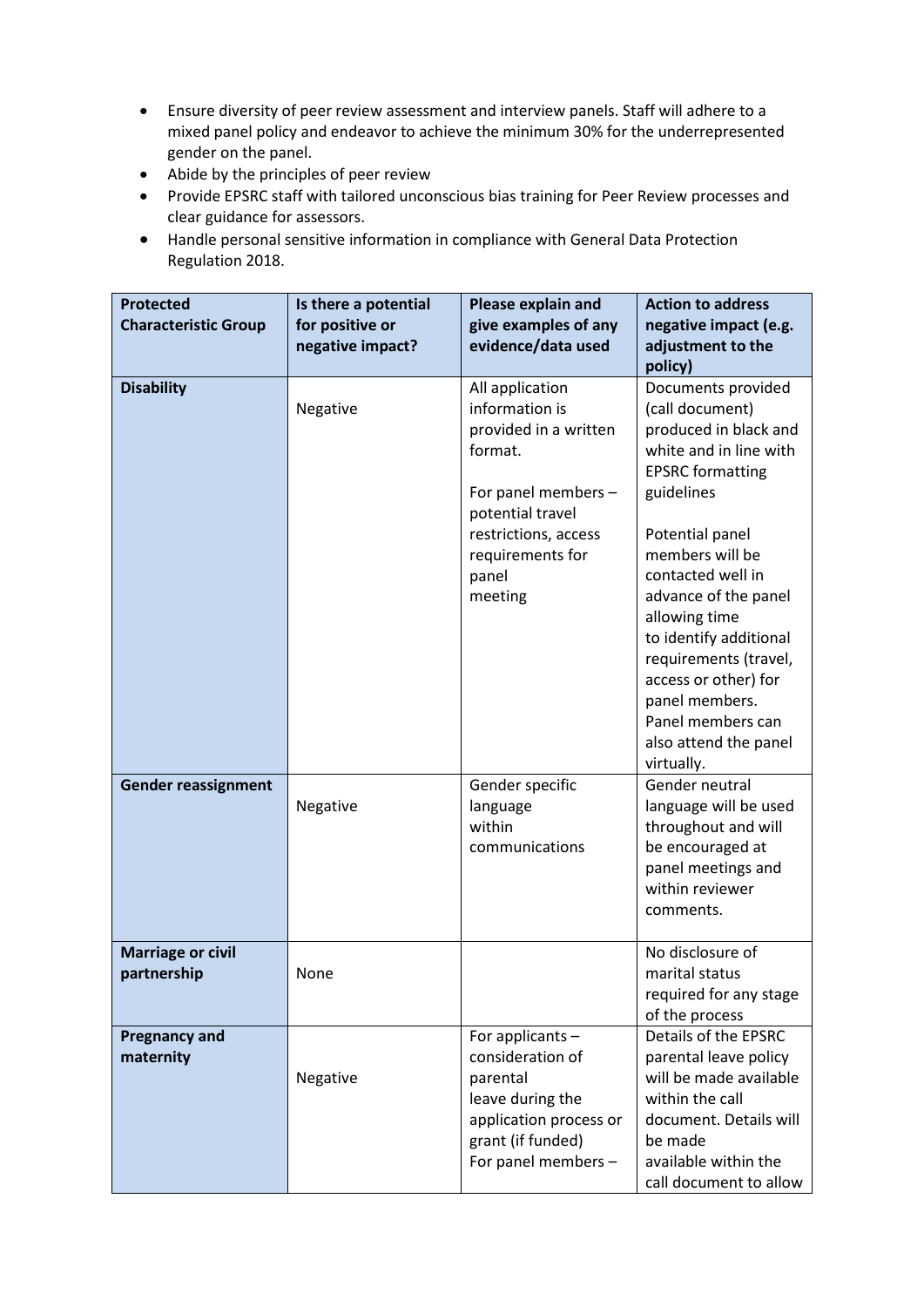|                           |          | additional                 | alternative                   |
|---------------------------|----------|----------------------------|-------------------------------|
|                           |          |                            |                               |
|                           |          | requirements               | arrangements for              |
|                           |          | for those with caring      | applicants on parental        |
|                           |          | responsibilities or        | leave (for example to         |
|                           |          | pregnancy.                 | allow PI response).           |
|                           |          |                            | All panel members will        |
|                           |          |                            | be made aware of              |
|                           |          |                            | <b>EPSRC caring</b>           |
|                           |          |                            | responsibilities policy.      |
|                           |          |                            | Flexibility is allowed in     |
|                           |          |                            | the working pattern           |
|                           |          |                            |                               |
|                           |          |                            | sought after during           |
|                           |          |                            | the discipline hop. A         |
|                           |          |                            | change of institution         |
|                           |          |                            | as part of the "hop" is       |
|                           |          |                            | not required.                 |
|                           |          |                            |                               |
| Race                      |          | Potential risk -lack of    | Efforts will be made to       |
|                           | Negative | diversity or ethnicity     | select panel                  |
|                           |          | and                        | membership which is           |
|                           |          | race of panel              | ethnically diverse in         |
|                           |          | members                    | line with EPSRC peer          |
|                           |          | and/or applicants          | review guidance. The          |
|                           |          |                            | call is open to all           |
|                           |          |                            | eligible UK research          |
|                           |          |                            | organisations.                |
| <b>Religion or belief</b> |          | Potential dietary          | All panel members will        |
|                           | Negative | requirements or other      | be asked for dietary or       |
|                           |          |                            |                               |
|                           |          |                            | other requirements in         |
|                           |          | requirements (access<br>to | advance of the date           |
|                           |          |                            |                               |
|                           |          | prayer facilities) for     |                               |
|                           |          | panel                      |                               |
|                           |          | members.                   |                               |
| <b>Sexual orientation</b> |          |                            |                               |
|                           |          |                            |                               |
|                           | None     |                            |                               |
|                           |          |                            |                               |
| Sex (gender)              |          | Gender specific            | Gender neutral                |
|                           | Negative | language used              | language will be used         |
|                           |          |                            | throughout and will           |
|                           |          |                            | be encouraged at              |
|                           |          |                            | panel meetings and            |
|                           |          |                            | within reviewer               |
|                           |          |                            | comments.                     |
|                           |          |                            | Efforts will be made to       |
|                           |          |                            | select panel                  |
|                           |          |                            | membership which is           |
|                           |          |                            | gender diverse.               |
|                           |          |                            |                               |
| Age                       | None     |                            | Proposals will be<br>reviewed |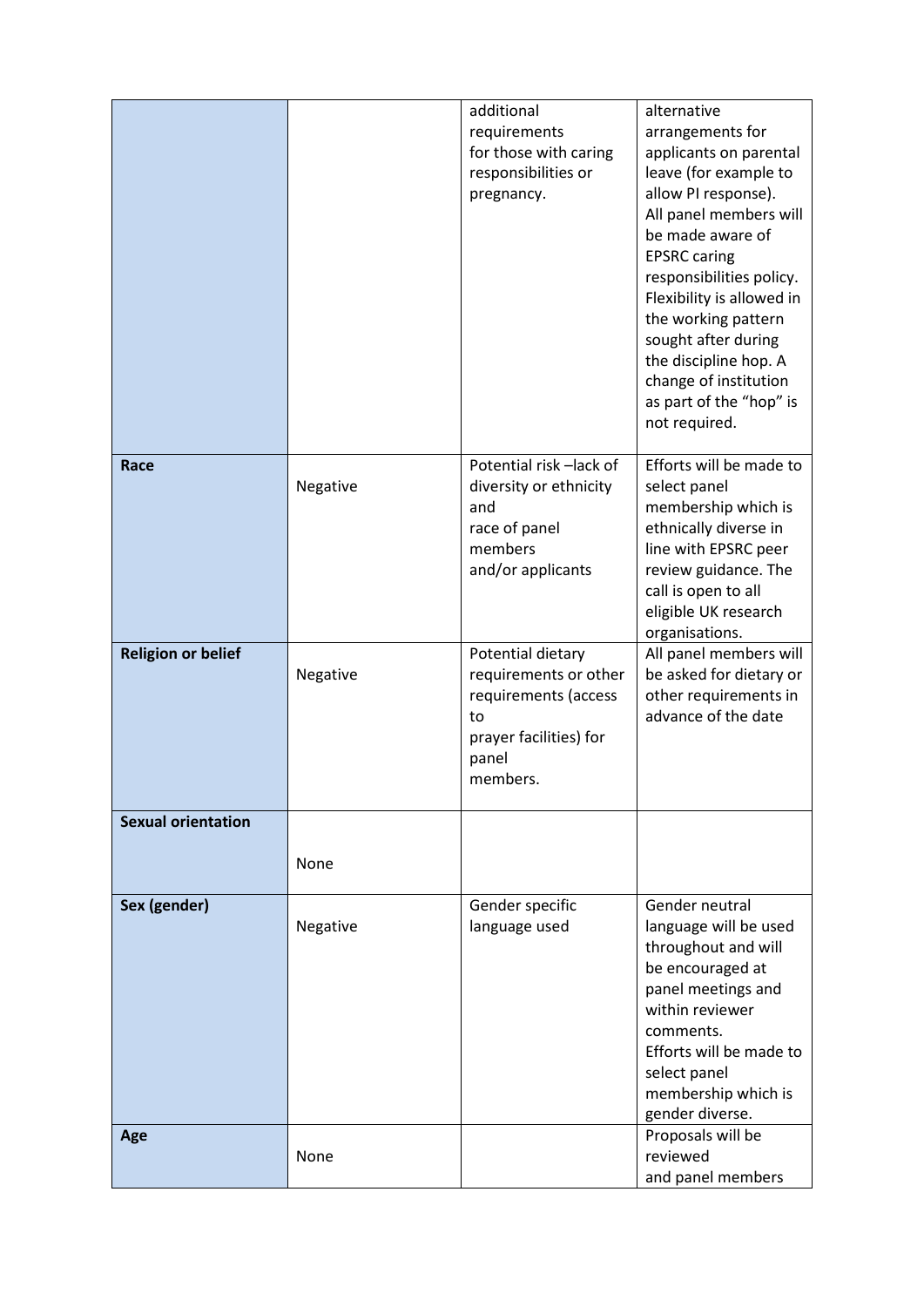|                                                                                |  | selected irrespective<br>of<br>age |
|--------------------------------------------------------------------------------|--|------------------------------------|
| <b>Additional aspects</b><br>(not covered by a<br>protected<br>characteristic) |  |                                    |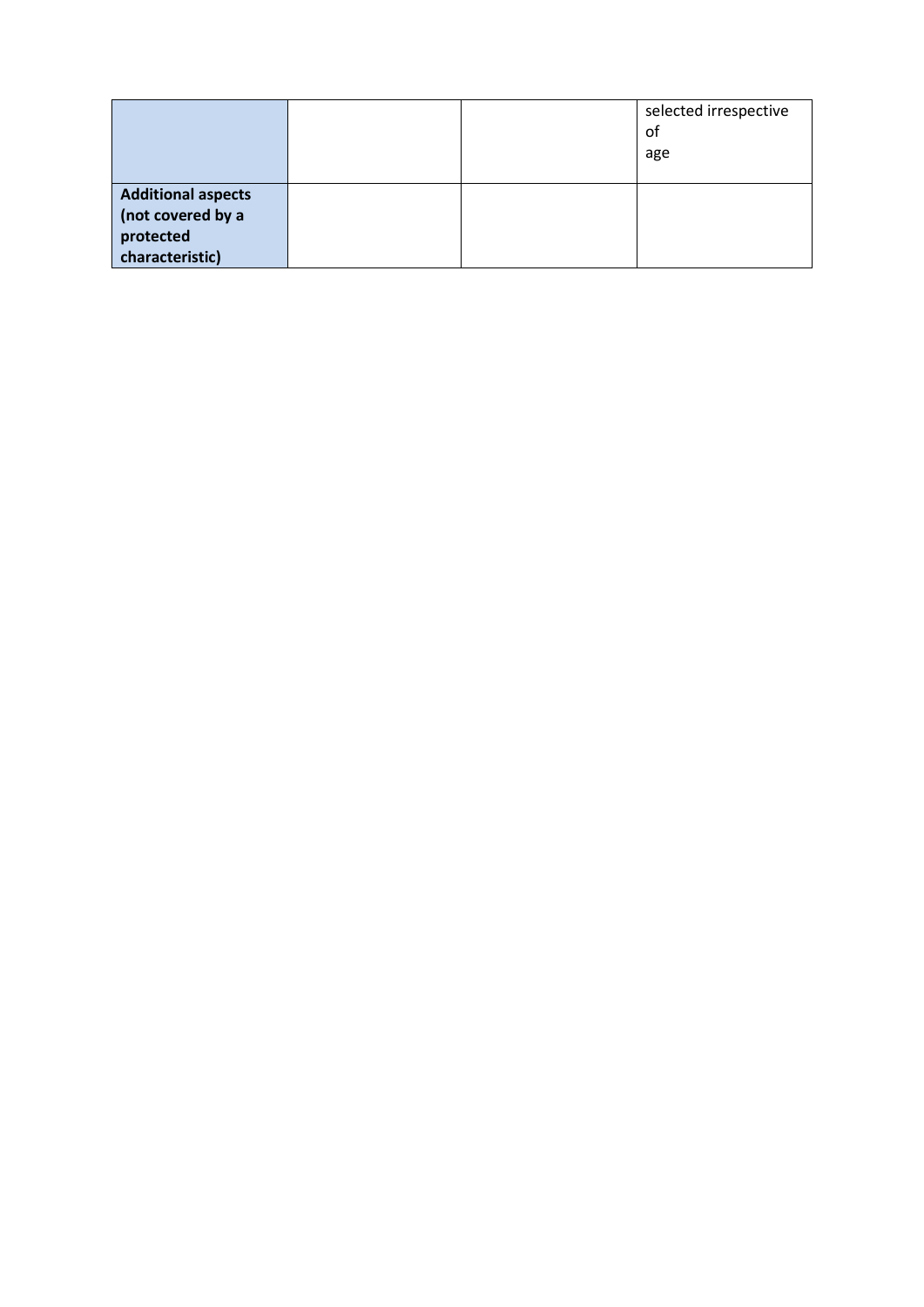## **Evaluation:**

|                                                                                                                                      | <b>Question</b>                                                                                                                                                                                                                                                                                                                                                                                                                                                     |                                                                                                                                                                                                                                                                                                                                                                                                                  |                                                                |
|--------------------------------------------------------------------------------------------------------------------------------------|---------------------------------------------------------------------------------------------------------------------------------------------------------------------------------------------------------------------------------------------------------------------------------------------------------------------------------------------------------------------------------------------------------------------------------------------------------------------|------------------------------------------------------------------------------------------------------------------------------------------------------------------------------------------------------------------------------------------------------------------------------------------------------------------------------------------------------------------------------------------------------------------|----------------------------------------------------------------|
| Is it possible the proposed change in<br>policy, funding activity or event could<br>discriminate or unfairly disadvantage<br>people? |                                                                                                                                                                                                                                                                                                                                                                                                                                                                     | <b>Explanation / justification</b><br>Yes. There have been several cases identified whereby<br>the proposed activity could unfairly disadvantage some<br>people. However, appropriate steps have been taken<br>to mitigate this - such as allowing applicants to dictate<br>the working pattern of the proposed discipline hop and<br>and the communication of childcare policy to<br>prospective panel members. |                                                                |
|                                                                                                                                      | <b>Final Decision:</b>                                                                                                                                                                                                                                                                                                                                                                                                                                              | <b>Tick the</b><br>relevant<br>box                                                                                                                                                                                                                                                                                                                                                                               | Include any explanation / justification<br>required            |
| 1.                                                                                                                                   | No barriers identified, therefore<br>activity will proceed.                                                                                                                                                                                                                                                                                                                                                                                                         |                                                                                                                                                                                                                                                                                                                                                                                                                  |                                                                |
| 2.                                                                                                                                   | You can decide to stop the policy or<br>practice at some point because the<br>data shows bias towards one or more<br>groups                                                                                                                                                                                                                                                                                                                                         |                                                                                                                                                                                                                                                                                                                                                                                                                  |                                                                |
|                                                                                                                                      | 3. You can adapt or change the policy in<br>a way which you think will eliminate<br>the bias                                                                                                                                                                                                                                                                                                                                                                        |                                                                                                                                                                                                                                                                                                                                                                                                                  |                                                                |
| 4.                                                                                                                                   | Barriers and impact identified,<br>however having considered all<br>available options carefully, there<br>appear to be no other proportionate<br>ways to achieve the aim of the policy<br>or practice (e.g. in extreme cases or<br>where positive action is taken).<br>Therefore you are going to proceed<br>with caution with this policy or<br>practice knowing that it may favour<br>some people less than others,<br>providing justification for this decision. | Χ                                                                                                                                                                                                                                                                                                                                                                                                                | Minimsed potential barriers through the<br>outline of the call |

| Will this EIA be published* Yes/Not required<br>(*EIA's should be published alongside relevant<br>funding activities e.g. calls and events: | <b>Yes</b> |
|---------------------------------------------------------------------------------------------------------------------------------------------|------------|
| Date completed:                                                                                                                             | 19-06-2020 |
| <b>Review date</b> (if applicable):                                                                                                         |            |

**Change log**